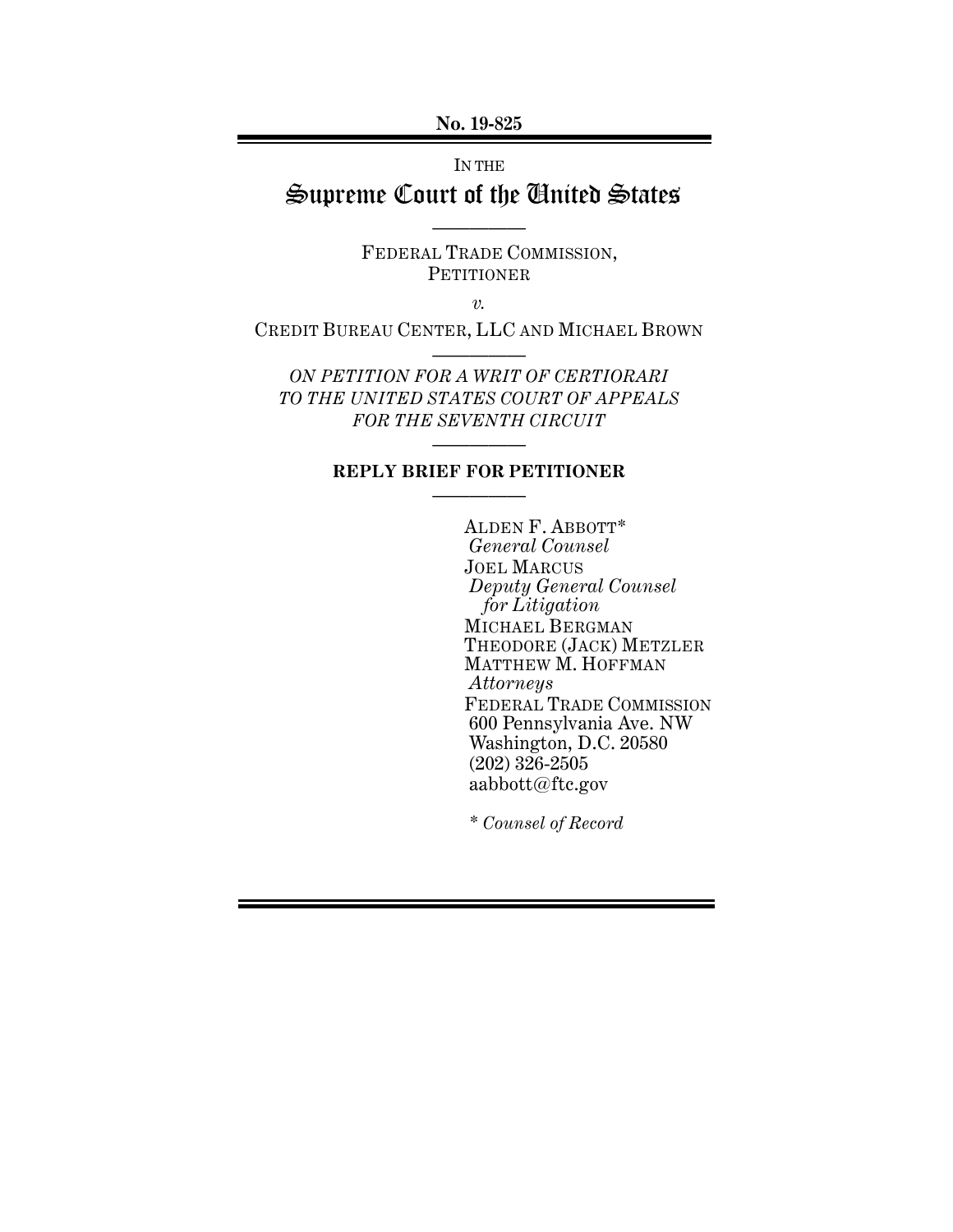## **TABLE OF CONTENTS**

**Page**

| A. The Question Presented Merits Review Now3 |  |
|----------------------------------------------|--|
|                                              |  |
|                                              |  |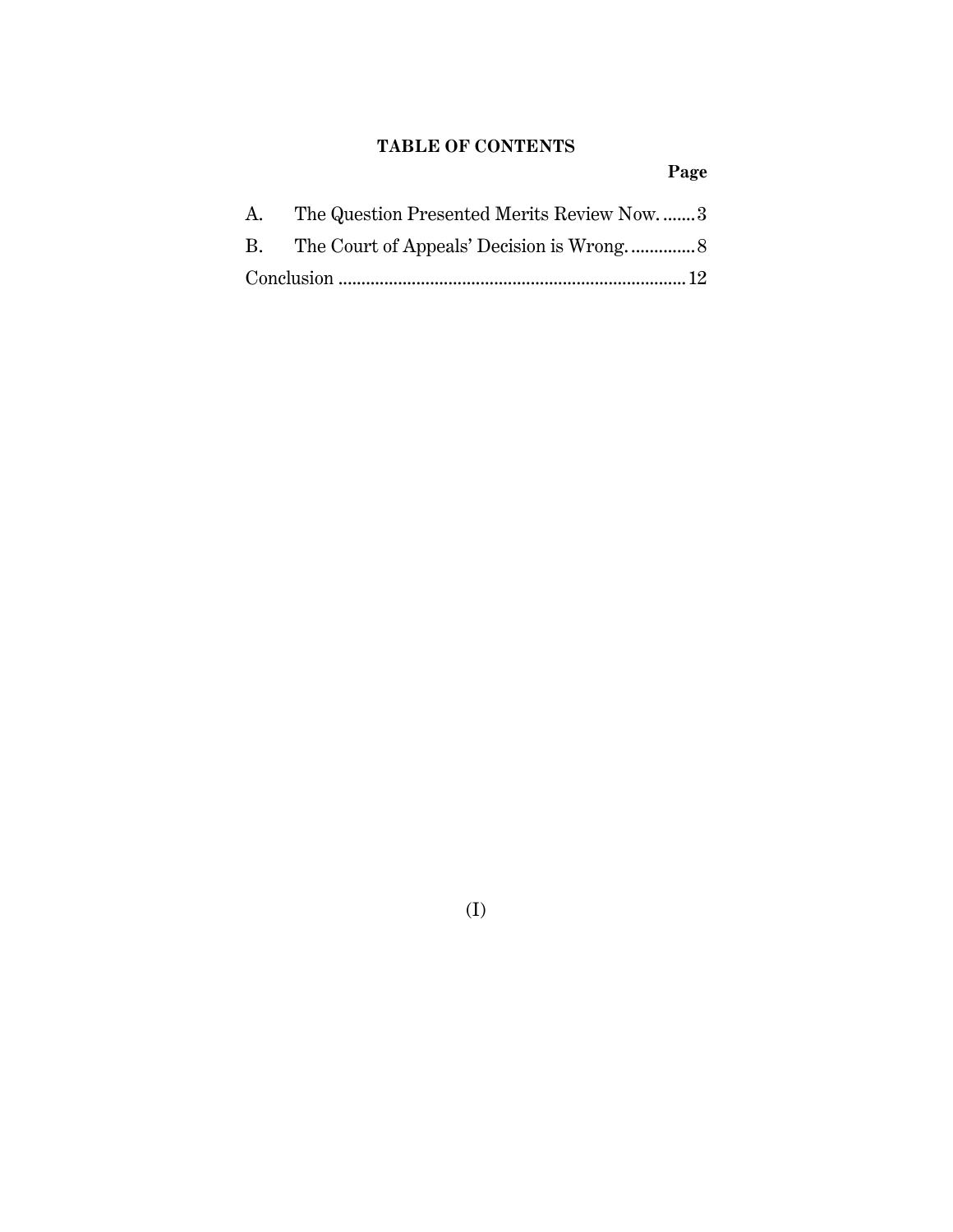## **TABLE OF AUTHORITIES**

# **Page**

## **Cases:**

| FTC v. AMG Capital Management, LLC,        |
|--------------------------------------------|
|                                            |
| FTC v. Amy Travel Service, Inc.,           |
|                                            |
| FTC v. Bronson Partners, LLC,              |
|                                            |
| FTC v. Commerce Planet, Inc.,              |
|                                            |
| $FTC$ v. H.N. Singer, Inc.,                |
|                                            |
|                                            |
| FTC v. Security Rare Coin & Bullion Corp., |
|                                            |
| FTC v. U.S. Oil & Gas Corp.,               |
|                                            |
|                                            |
| Meghrig v. KFC Western, Inc.,              |
|                                            |
| Mitchell v. Robert DeMario Jewelry, Inc.,  |
|                                            |
| Porter v. Warner Holding Co.,              |
|                                            |
| United States v. Lane Labs-USA, Inc.,      |
|                                            |
| United States v. Rx Depot, Inc.,           |
|                                            |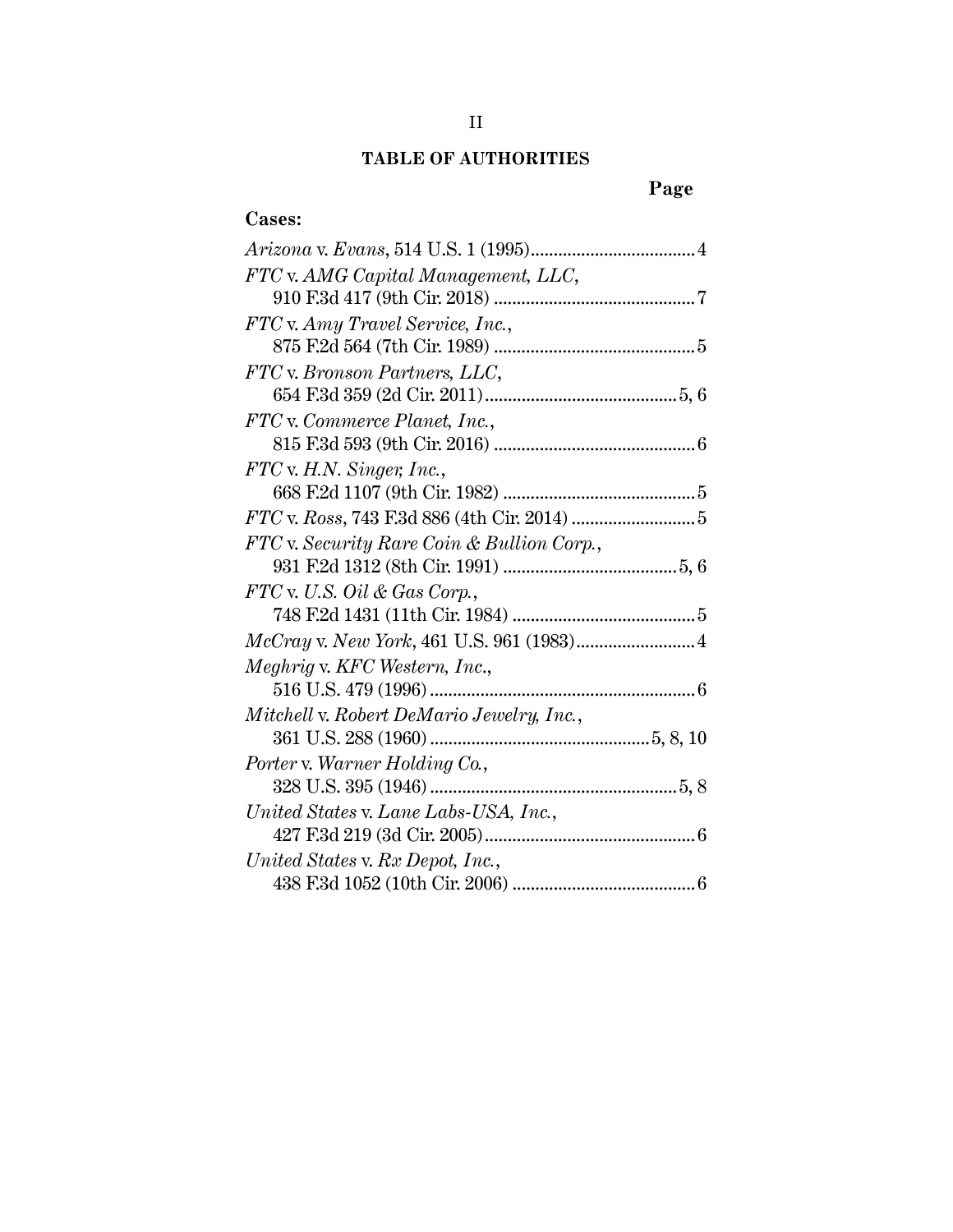# **Statutes, Court Rules, Legislative Materials:**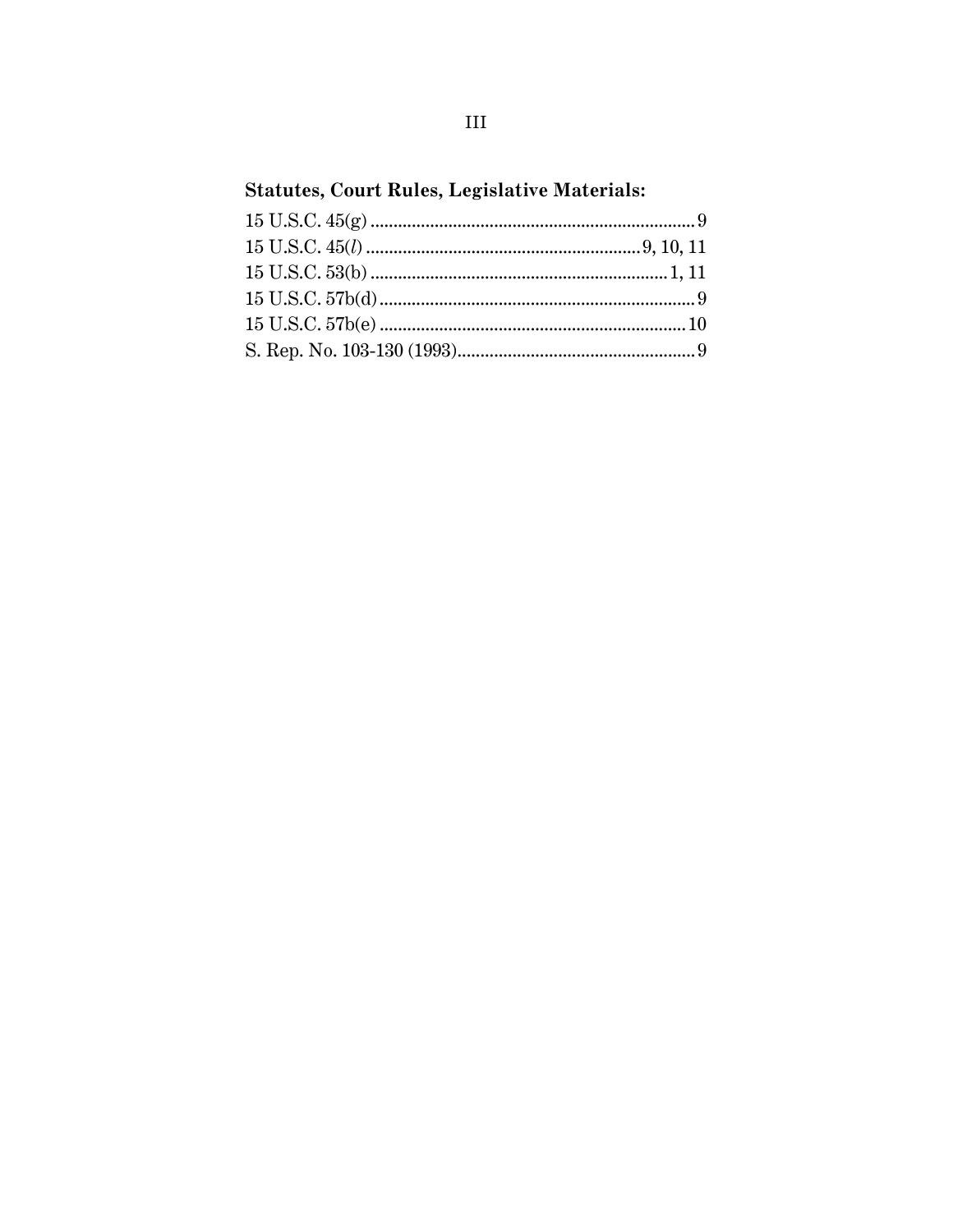# Supreme Court of the United States

—————

NO. 19-825

### FEDERAL TRADE COMMISSION, **PETITIONER**

*v.* 

#### CREDIT BUREAU CENTER, LLC AND MICHAEL BROWN —————

### *ON PETITION FOR A WRIT OF CERTIORARI TO THE UNITED STATES COURT OF APPEALS FOR THE SEVENTH CIRCUIT*

### *—————* **REPLY BRIEF FOR PETITIONER**  —————

Respondents agree that the decision below created a split with seven other circuits on the question presented: whether a permanent injunction entered under Section 13(b) of the FTC Act, 15 U.S.C. 53(b), may require the return of unlawfully taken money to injured victims. Br. in Opp. 2, 14. They do not deny that the issue is recurring; that its resolution is vitally important to the effective enforcement of the FTC Act; or that allowing the law to mean one thing in some circuits and something else in others causes substantial uncertainty and spurs wasteful, timeconsuming litigation. See Pet. 12-13, 25. They also agree that the Court's decision in No. 18-1501, *Liu* v. *SEC*, will not resolve the question, and that this case is the best vehicle to decide it. Br. in Opp. 17-20.

In the face of those compelling reasons for this Court's review, respondents argue largely that the Court should simply allow the issue to "percolate" in the courts of ap-

(1)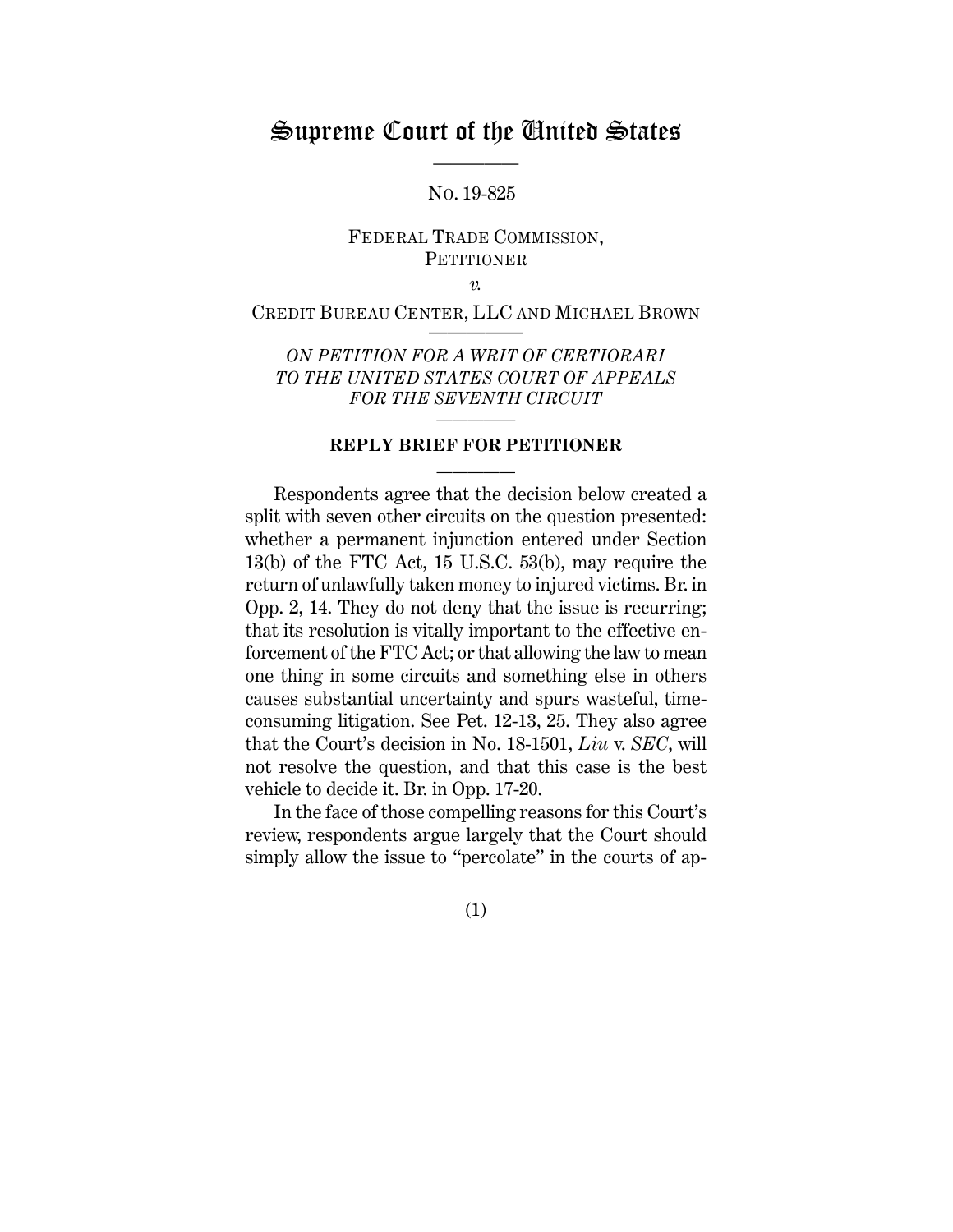peals. But courts have been considering this issue for more than three decades, and eight of them have already decided it; further consideration is unnecessary. Respondents' position boils down to the implausible assertion that the circuit split will disappear when seven courts of appeals reverse their existing precedent after reading the decision below. Br. in Opp. 14-16. There is no reason to think that will happen. One court has already denied rehearing en banc on this issue despite a concurring panel opinion urging review for reasons similar to those in the decision below. Other courts will likely continue to follow their existing precedent; several have already considered and rejected arguments accepted below. And even if respondents were right that seven courts of appeals would abandon their precedents en masse, that would take years, if not decades. In the meantime, the Commission and the consumers it protects would be left in an untenable position. The circuit split warrants the Court's review now.

The decision below is wrong. As explained in the petition, the word "injunction" has been understood to include orders requiring the return of unlawfully obtained property since the founding of the Republic. That understanding had been endorsed by this Court and applied in the lower courts when Congress enacted Section 13(b). And nothing in the FTC Act suggests that Congress intended something other than the historical understanding. To the contrary, Congress deliberately created multiple enforcement tools, each tailored to its particular purpose and cabined by appropriate procedures. Pet. 20-22. The court of appeals' decision upsets Congress's design by treating those tools as if they must be identical, dismissing them as redundant if they overlap, and ignoring Congress's express direction to the contrary. This Court's review is necessary to correct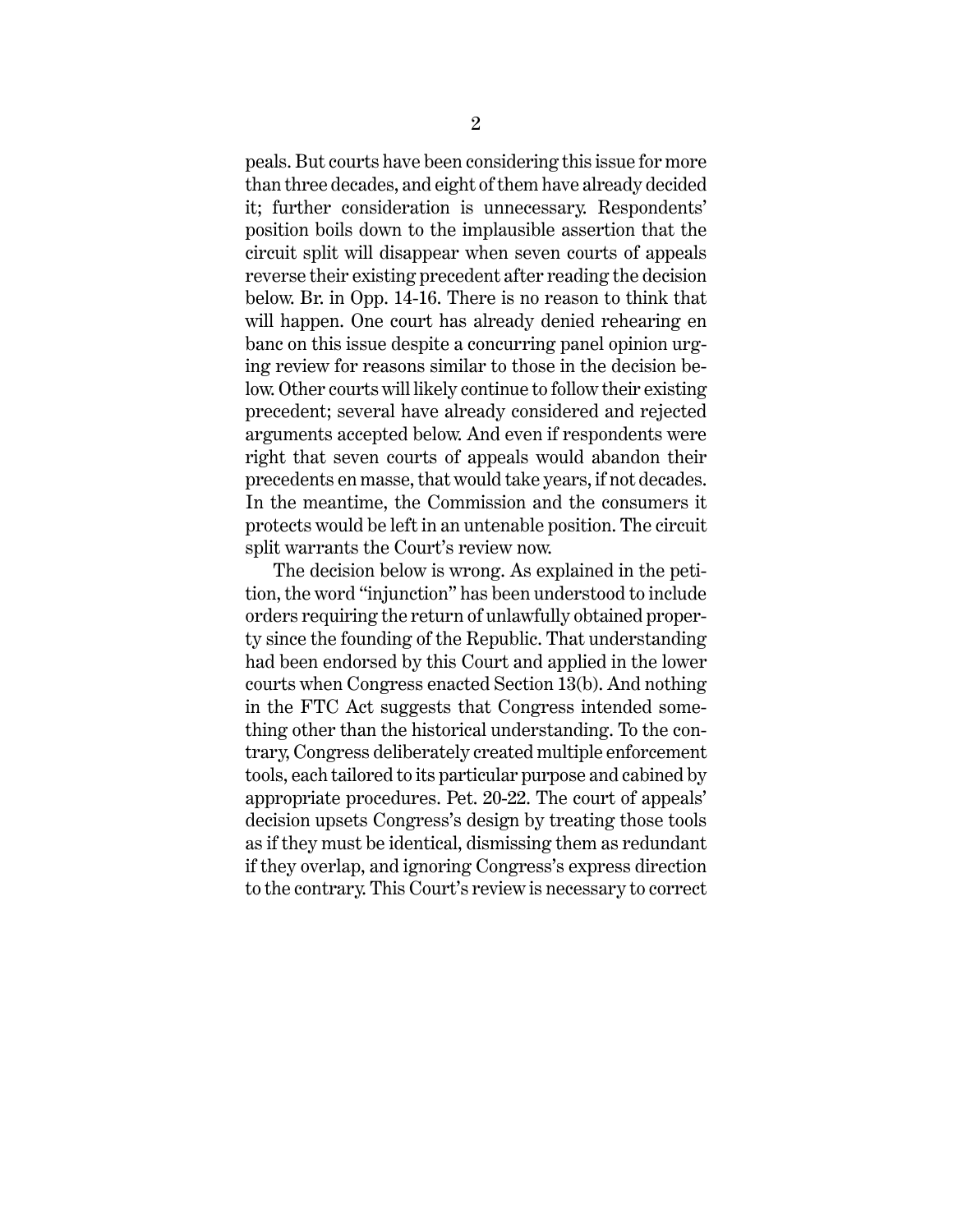the court of appeals' error and restore the uniformity of federal law.

### **A. The Question Presented Merits Review Now.**

1. Respondents agree that the court of appeals' decision "that section 13(b)'s permanent-injunction provision does not authorize monetary relief," Pet App. 40a, conflicts with the decisions of seven other courts of appeals. Br. in Opp. 14; see Pet. 11-13.

The issue is important and recurring. The return of illegally obtained funds to consumers as part of a permanent injunction is essential to the effective enforcement of the FTC Act and other laws enforced by the Commission, and the Commission brings dozens of cases seeking such relief every year. Pet. 12-13. Respondents do not disagree. Nor do they deny that a failure to restore uniformity would leave the FTC Act meaning one thing in one circuit and something else in others, perpetuate uncertainty, and spur unnecessary and expensive litigation as parties seek to take advantage of the Seventh Circuit's outlier holding. See Pet. 25.

2. Respondents also agree that this case is ideally suited to resolve the question presented.

a. This case presents a superior vehicle to the other two petitions presenting the same question. As explained in the Solicitor General's response in *Publishers Business Services* v. *FTC*, petitioners there waived the issue by failing to raise it properly below. 19-507 Br. in Opp. 4. This case is also preferable to No. 19-508, *AMG Capital Management*  v. *FTC*. As Respondents suggest (Br. in Opp. 19-20), the facts here more closely resemble those in typical 13(b) cases than *AMG*, and the briefing is more fully developed in this case.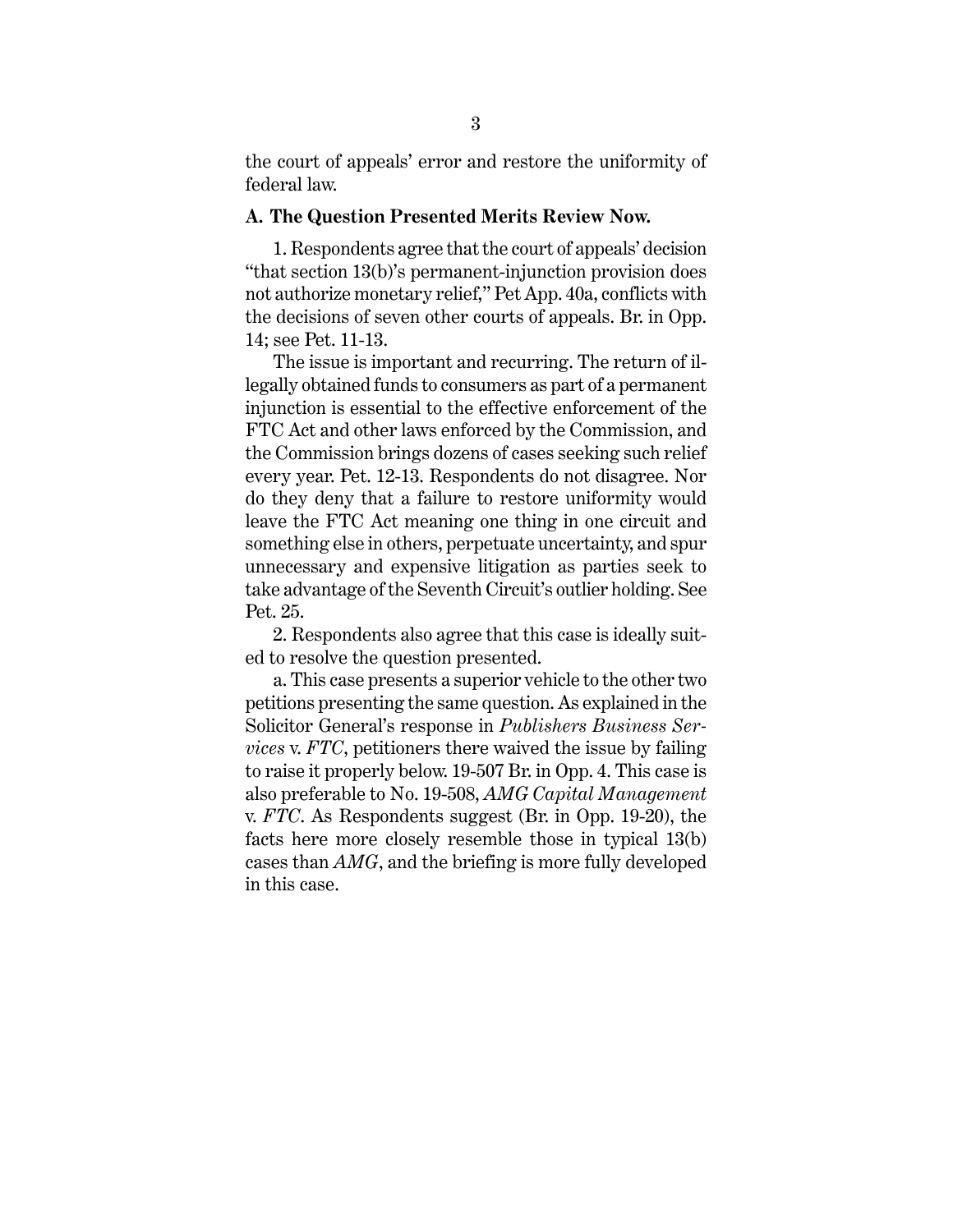b. Respondents agree further that there is no need to await the outcome of *Liu*, which presents a different question from this case. Br. in Opp. 16-17. *Liu* involves whether an order directing disgorgement of a defendant's ill-gotten gains to the Treasury constitutes "equitable relief " under the securities laws, not whether a statute that authorizes a permanent injunction allows an order to repay consumer victims. See Pet. 24. The cases involve different statutory language ("permanent injunction" versus "equitable relief "), different forms of relief (repayment of consumer losses versus disgorgement to the Treasury), and different statutes (the FTC Act versus the securities laws). The Court's decision in *Liu* is unlikely to affect the outcome in this case.

3. The question presented has been addressed by eight courts of appeals and needs no further percolation.

a. When the Court encounters "frontier legal problems," it sometimes allows the courts of appeals consider the matter further, which can lead to "a better informed and more enduring final pronouncement by this Court." *Arizona* v. *Evans*, 514 U.S. 1, 23 n.1 (1995) (Ginsburg, J., dissenting); see also *McCray* v. *New York*, 461 U.S. 961, 962 (1983) (Stephens, J., respecting the denial of certiorari) ("further consideration of the . . . problem by other courts will enable us to deal with the issue more wisely"). This is not such a case. The question presented has been considered over more than three decades in eight circuits. Percolation will not lead to any greater elucidation of the issues or a more-informed decision by the Court.

b. Nor will further consideration in the courts of appeals resolve the circuit split. Respondents suggest (Br. in Opp. 14-16) that other courts will reverse themselves now that the Seventh Circuit has overruled *FTC* v. *Amy Travel*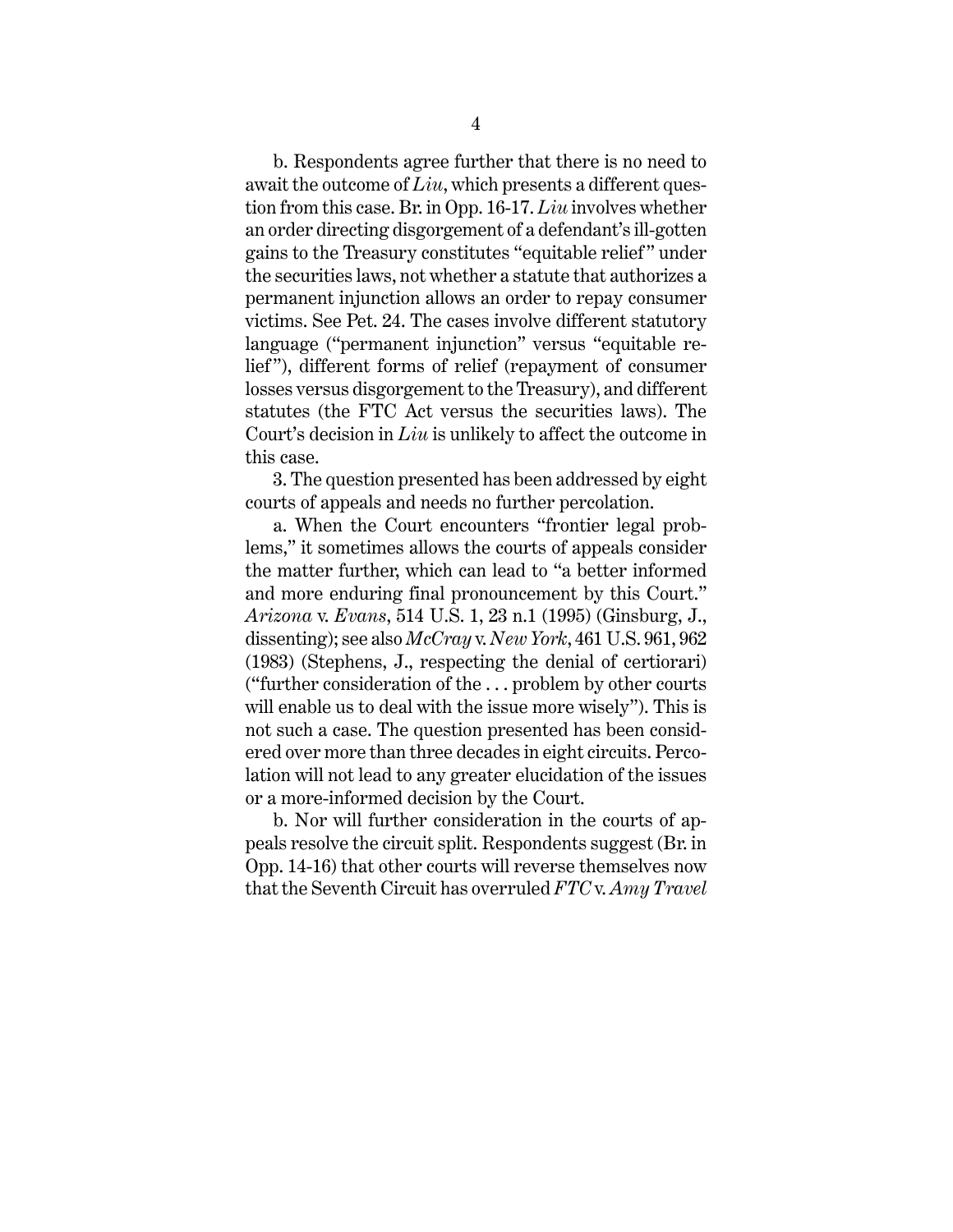*Service, Inc.*, 875 F.2d 564 (1989). That contention is farfetched.

The courts of appeals are not bound by the decisions of their sister circuits. The decisions holding that Section 13(b) authorizes injunctions to repay consumers will remain the law of the respective circuits unless they are overruled en banc or countermanded by this Court. Wholesale en banc reversal of those decisions is extraordinarily unlikely. Respondents wrongly contend (Br. in Opp. 15) that other courts "uncritically accepted" *Amy Travel*, but despite later citations to that case, the consensus view of Section 13(b) that emerged was grounded this Court's decisions: *Porter* v. *Warner Holding Co.*, 328 U.S. 395 (1946), and *Mitchell* v. *Robert DeMario Jewelry, Inc.*, 361 U.S. 288 (1960). See, *e.g.*, *FTC* v. *H.N. Singer, Inc.*, 668 F.2d 1107, 1112-1113 (9th Cir. 1982); *FTC* v. *U.S. Oil & Gas Corp.*, 748 F.2d 1431, 1434 (11th Cir. 1984); *FTC* v. *Security Rare Coin & Bullion Corp.*, 931 F.2d 1312, 1314-1315 (8th Cir. 1991); *FTC* v. *Bronson Partners, LLC*, 654 F.3d 359, 365-366 (2d Cir. 2011); *FTC* v. *Ross*, 743 F.3d 886, 890-891 (4th Cir. 2014). *Porter* established that "nothing is more clearly a part of the subject matter of a suit for an injunction than the recovery of that which has been illegally acquired and which has given rise to the necessity for injunctive relief." 328 U.S. at 399. It is counterintuitive that every court that relied on *Porter* will now determine, as the Seventh Circuit did, that it is "obvious" that "[r]estitution isn't an injunction." Pet. App. 12a.

Moreover, many courts have already rejected the Seventh Circuit's reasoning in overturning *Amy Travel*. Three circuits have rejected the argument that the availability of monetary relief under Section 19 of the FTC Act precludes the injunctions that order the return of unlawful proceeds.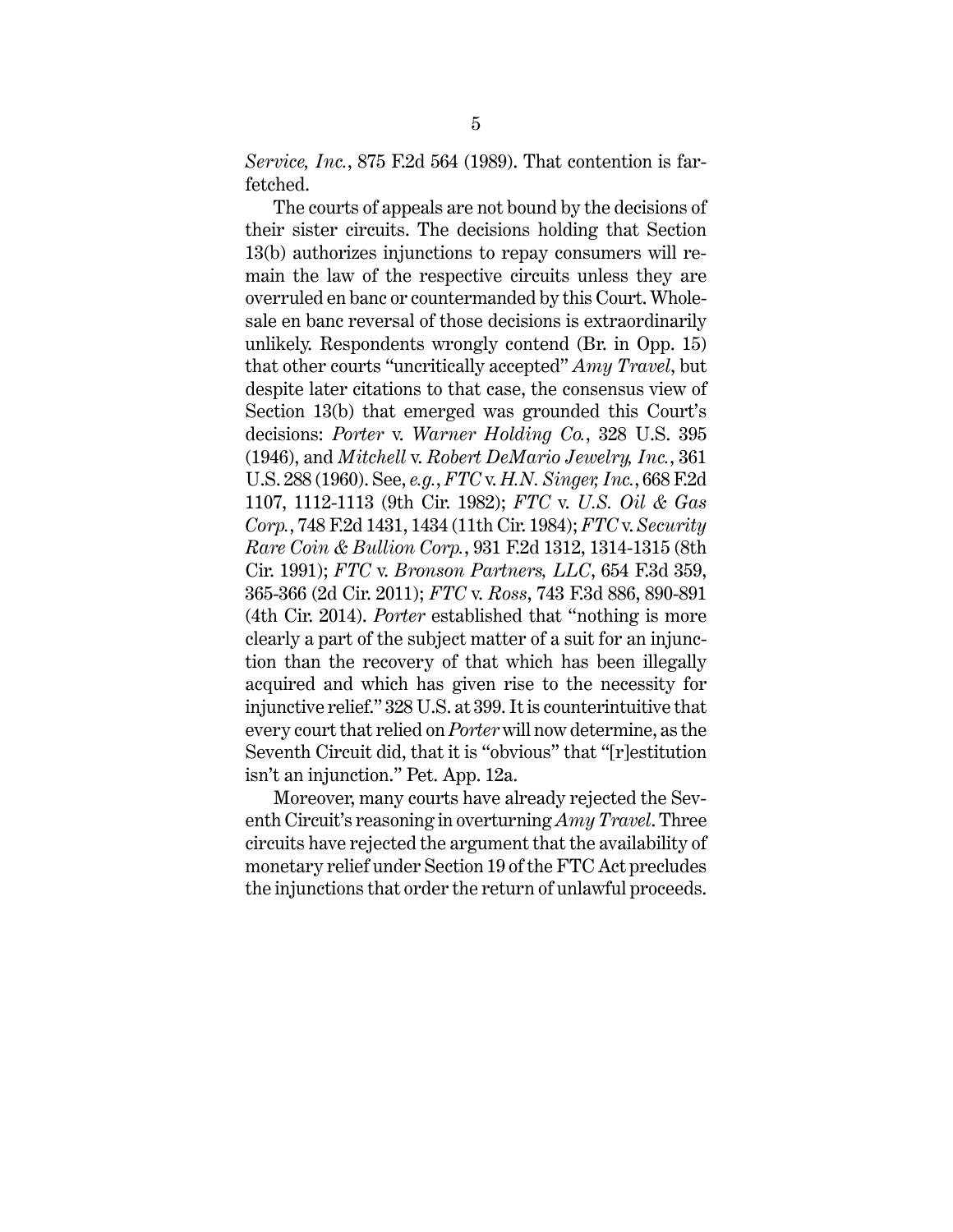Compare Pet. App. 16a with *FTC* v. *Commerce Planet, Inc.*, 815 F.3d 593, 599 (9th Cir. 2016); *Bronson Partners*, 654 F.3d at 366-367; *Security Rare Coin*, 931 F.2d at 1315. Those courts held instead that Section 19's savings clause renders that reading untenable, a position rejected by the Seventh Circuit. See Pet. App. 18a-19a.

The Eighth Circuit also rejected the argument (accepted below, Pet. App. 15a-16a) that Congress could not have contemplated injunctions that order monetary relief under Section 13(b) because that provision does not use language such as "other and further equitable relief" found in Section 5(*l*) of the FTC Act. *Security Rare Coin*, 931 F.2d at 1314-1315. The court correctly reasoned that under *Porter*  and *Mitchell*, the district court may exercise the full scope of its equitable power unless the statute expressly limits the scope of that jurisdiction, which Section 13(b) does not. *Ibid.*

Similarly, two circuits have rejected the Seventh Circuit's central premise that this Court's decision in *Meghrig*  v. *KFC Western, Inc.*, 516 U.S. 479 (1996), upended the traditional understanding of permanent injunctions as encompassing restitution. In *United States* v. *Rx Depot, Inc.*, the Tenth Circuit held that *Meghrig* did not overrule or limit "*Porter*'s and *Mitchell*'s general rule that a grant of equity jurisdiction enables courts to order any form of equitable relief." 438 F.3d 1052, 1057 (2006). *Meghrig*, the court explained, "merely demonstrates that a statute's particular characteristics may preclude application of the rule." *Ibid.* The Third Circuit likewise found no "indication, either in *Meghrig* or since, that the Court has abandoned the holdings of *Porter* and *Mitchell*." *United States* v. *Lane Labs-USA, Inc.*, 427 F.3d 219, 232 (2005).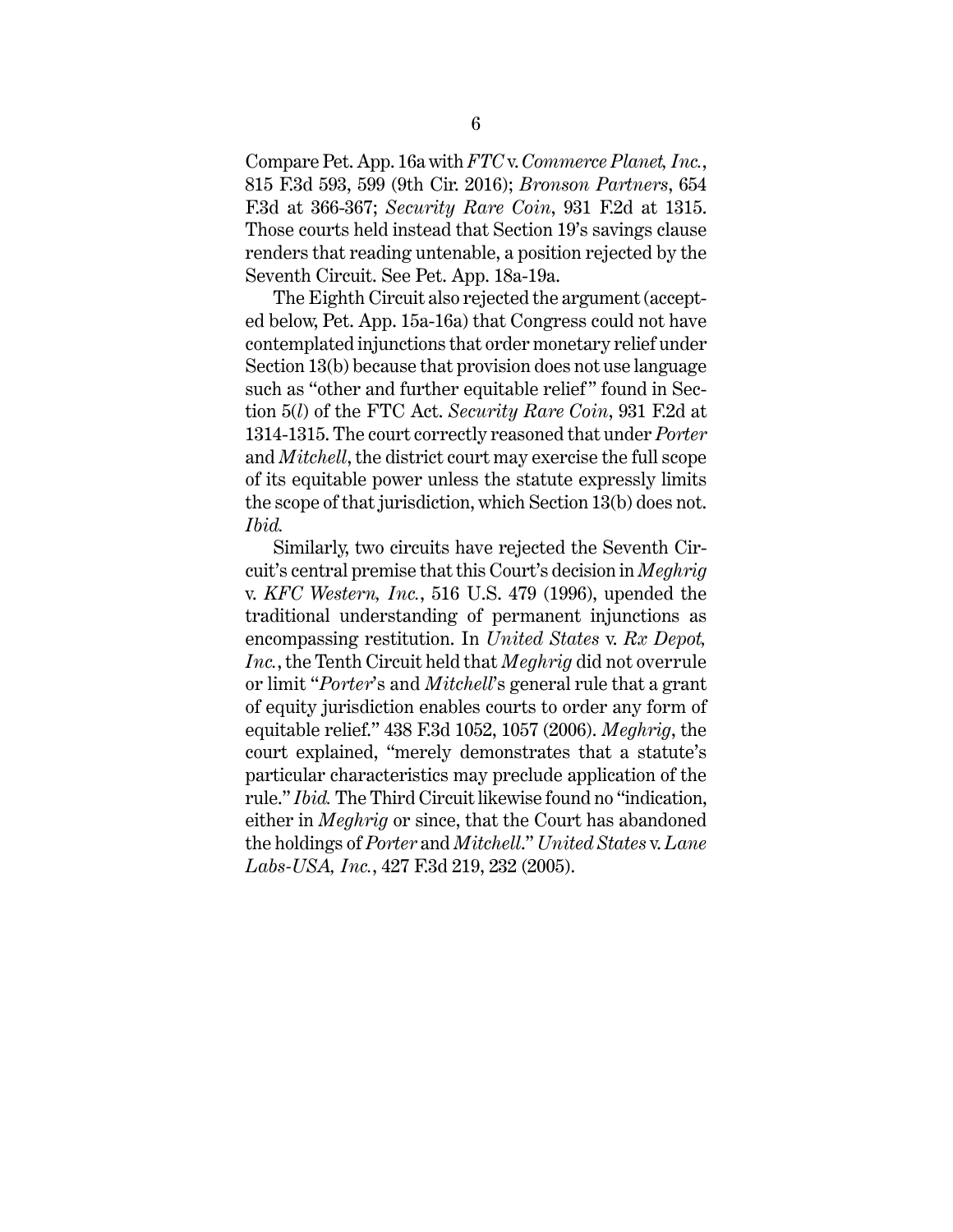Respondents' speculation that other circuits "may be willing to revisit" their precedents (Br. in Opp. 15-16) also ignores structural considerations that make restoring uniformity of the law highly improbable. The law could change only if: the FTC brings a Section 13(b) lawsuit leading to a monetary judgment; the defendant appeals; the appellate panel affirms the judgment; the appellant successfully petitions for rehearing en banc; and the en banc court overturns existing law. The chance that those events will transpire in each of seven circuits is zero. Indeed, the Ninth Circuit recently rejected an en banc rehearing petition in *FTC* v. *AMG Capital Management, LLC*, 910 F.3d 417, 429 (2018), without any judge calling for a vote, even though two judges on the panel urged the court to overturn its existing precedent on Section 13(b). 19-508 Pet. App. 118a-119a.

Even if further percolation could eventually resolve the circuit split, it would persist for years. The previously unanimous body of Section 13(b) precedent took more than 30 years to develop, from the Ninth Circuit's 1982 decision in *H.N. Singer* to the Fourth Circuit's 2014 decision in *Ross*. There is no reason to think that the reverse process would take less time, if it happened at all. In the meantime, the uncertainty caused by the circuit split would burden consumers, the Commission, and the courts. The FTC Act would give consumers less protection from some illegal scams than others, based solely on where the scam operated. Defendants would continue trying to force their cases into courts favorable to them. The time to resolve this matter is now.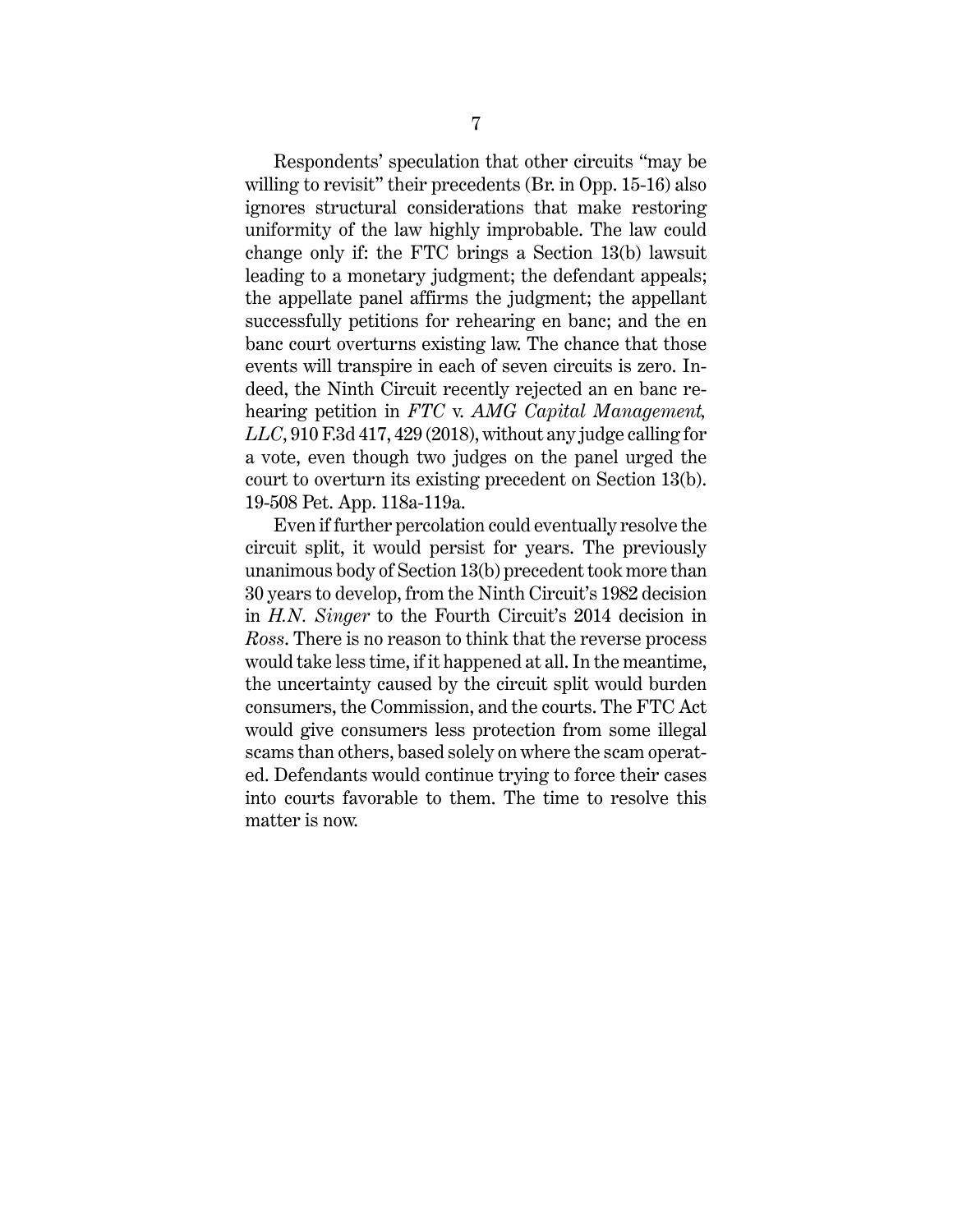#### **B. The Court of Appeals' Decision is Wrong.**

The circuit split, the importance of the question, and the superiority of this case as a vehicle are sufficient reasons to grant review. Beyond that, the decision below is incorrect for the reasons set forth in the petition, and respondents do not show otherwise.

 1. Respondents repeat the court of appeals' *ipse dixit* assertions that by its "plain text," a "'permanent injunction' is not a monetary award," and that an injunction can involve only forward-looking relief. Br. in Opp. 9-11. As the Commission showed, however, it is deeply rooted in the common law and has long been understood by this Court that an "injunction" can include monetary remedies meant to undo harm caused by a defendant's conduct. Pet. 13-15. As the Court explained in *Porter*, the return of illegally acquired funds is "clearly a part of the subject matter of a suit for an injunction." 328 U.S. at 399.

Although Section 13(b) expressly authorizes an injunction without qualification, respondents characterize the return of illegally obtained funds as an "implication," which they claim "is rebutted" by the lack of affirmative authorization for monetary relief in Section 13(b). Br. in Opp. 10. There is nothing implied about the monetary remedy; it is an inherent aspect of the express authority to issue an injunction. As the Court explained in *Mitchell*, the authority to issue an injunction includes monetary relief unless Congress indicates otherwise "in so many words, or by a necessary and inescapable inference."1 361 U.S. at 291.

 $\overline{a}$ 

<sup>1</sup> Respondents also seek to distinguish the prohibitory part of the district court's injunction and the order to repay consumers, characterizing the former as the "injunction" and the latter as a "monetary judgment." Br. in Opp. 10 n. 5. But the district court entered just one order, with both commands. Pet. App. 100a-134a.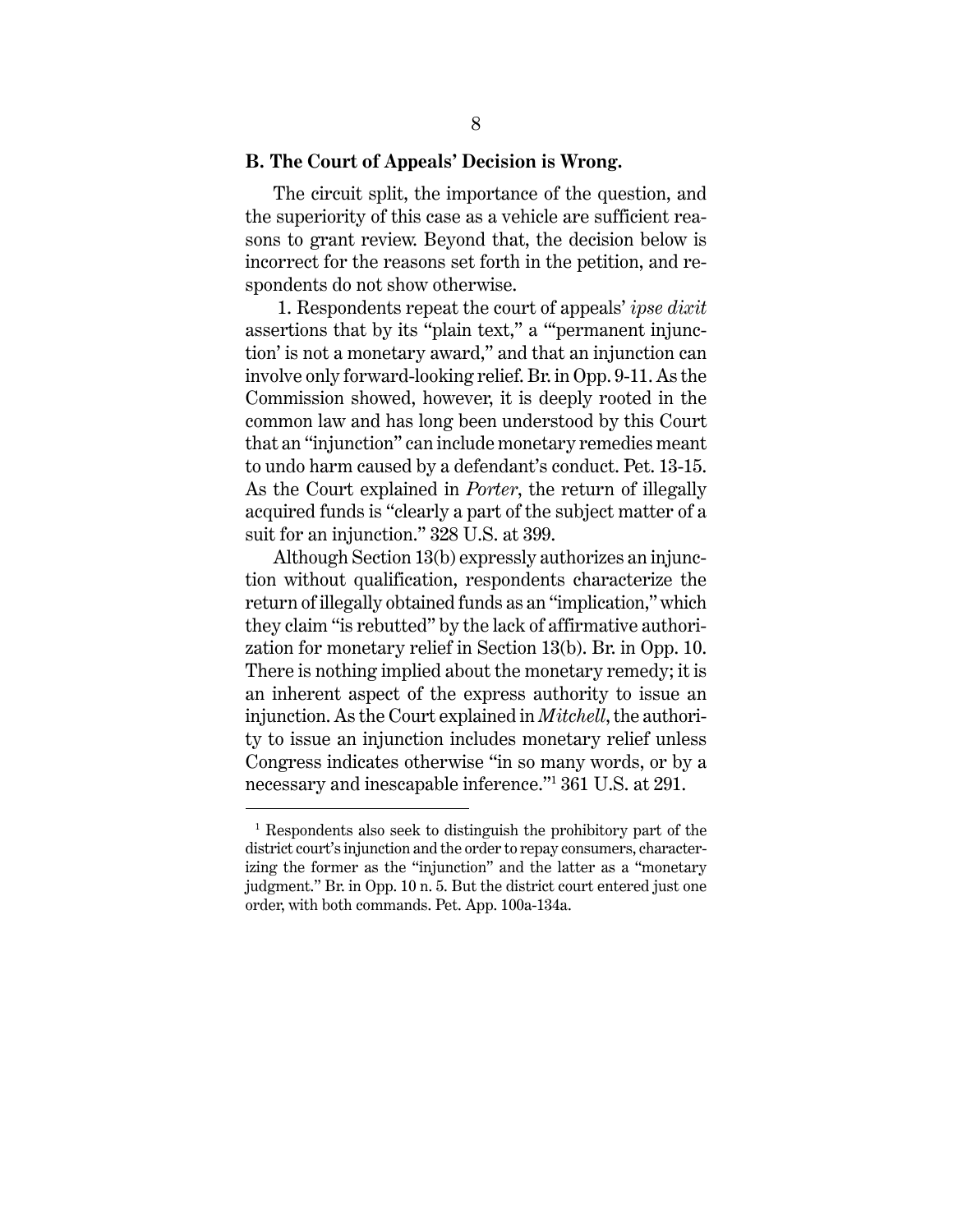The principles set forth in *Porter* and *Mitchell* were actively being applied in the courts when Congress enacted Section 13(b). See Pet. 16-17. Congress therefore is presumed to know the meaning of its chosen statutory language. Since then, Congress has repeatedly signaled its acceptance of the judiciary's reading of Section 13(b), and has even acknowledged in a Senate Report that the Commission may "obtain consumer redress" under Section 13(b). S. Rep. No. 103-130, at 15-16 (1993); see Pet. 16-17.

2. Respondents reliance on the "structure" of the FTC Act, Br. in Opp. 11-12, does not reflect a coherent understanding of the statute.

As explained in the petition, Congress provided the Commission with multiple ways to fulfill its mission to protect consumers from unfair and deceptive acts or practices. Pet. 20-22. Each enforcement pathway is tailored to provide appropriate judicial guardrails on the Commission's authority to determine that particular conduct is illegal. *Ibid.*

Where the Act gives the Commission *greater* authority to determine that particular conduct is illegal (through rulemaking or an administrative enforcement proceeding and cease-and-desist order), it checks that power by providing procedural safeguards to judicial enforcement of the Commission's decrees, such as the statute of limitations on Section 19 actions. See 15 U.S.C. 57b(d). Similarly, Section 5(*l*) of the Act supports the Commission's administrative enforcement authority by providing limited judicial remedies against those who violate a cease-and-desist order, but only after the order has become final through judicial review (or the expiration of the time to seek judicial review). 15 U.S.C. 45(*l*); 15 U.S.C. 45(g).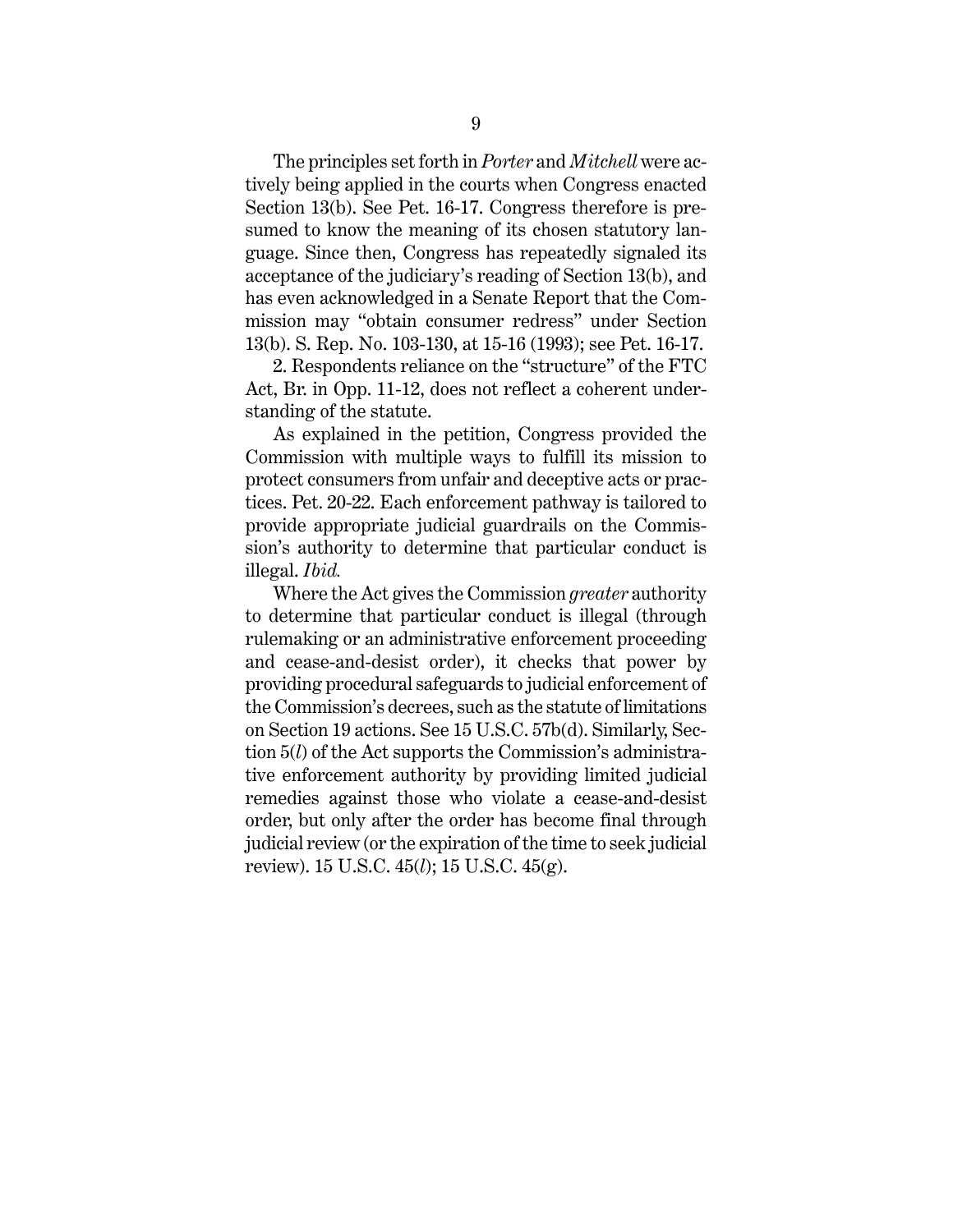Unlike the administrative enforcement and rulemaking paths, Section 13(b) only allows the Commission to *allege* that particular conduct is illegal. To obtain a permanent injunction (and the return of consumers' funds), the Commission must prove its case to the satisfaction of a federal district court.

Although respondents recognize that Congress provided the Commission with multiple enforcement tools useful in different situations, they nevertheless contend that provisions designed to support separate tools must be worded the same. Br. in Opp. 3, 11-12.

Thus, they argue that the authority to enter a permanent injunction under Section 13(b) cannot encompass the return of consumer losses because Section 19 contains "language authorizing a monetary award" whereas Section 13(b) does not. *Id.* at 11-12. But Congress anticipated that question and incorporated into Section 19 (enacted after Section 13(b) became law) a savings clause stating: "Nothing in this section shall be construed to affect any authority of the Commission under any other provision of law." 15 U.S.C. 57b(e). Respondents' claim also ignores *Mitchell*'s holding that Congress need not say more to authorize the return of funds when it has already authorized an injunction. 361 U.S. at 291.

Respondents next argue that the word "injunction" in Section 13(b) cannot encompass the return of consumer losses because Section 5(*l*) provides, in a civil-penalties action to enforce a final cease-and-desist order, the authority to obtain a "mandatory injunction" and also "other and further equitable relief." 15 U.S.C. 45(*l*). Again, that argument is contrary to *Mitchell*, which held that no additional language is required. 361 U.S. at 291. The argument also compares statutory apples and oranges: the word "injunc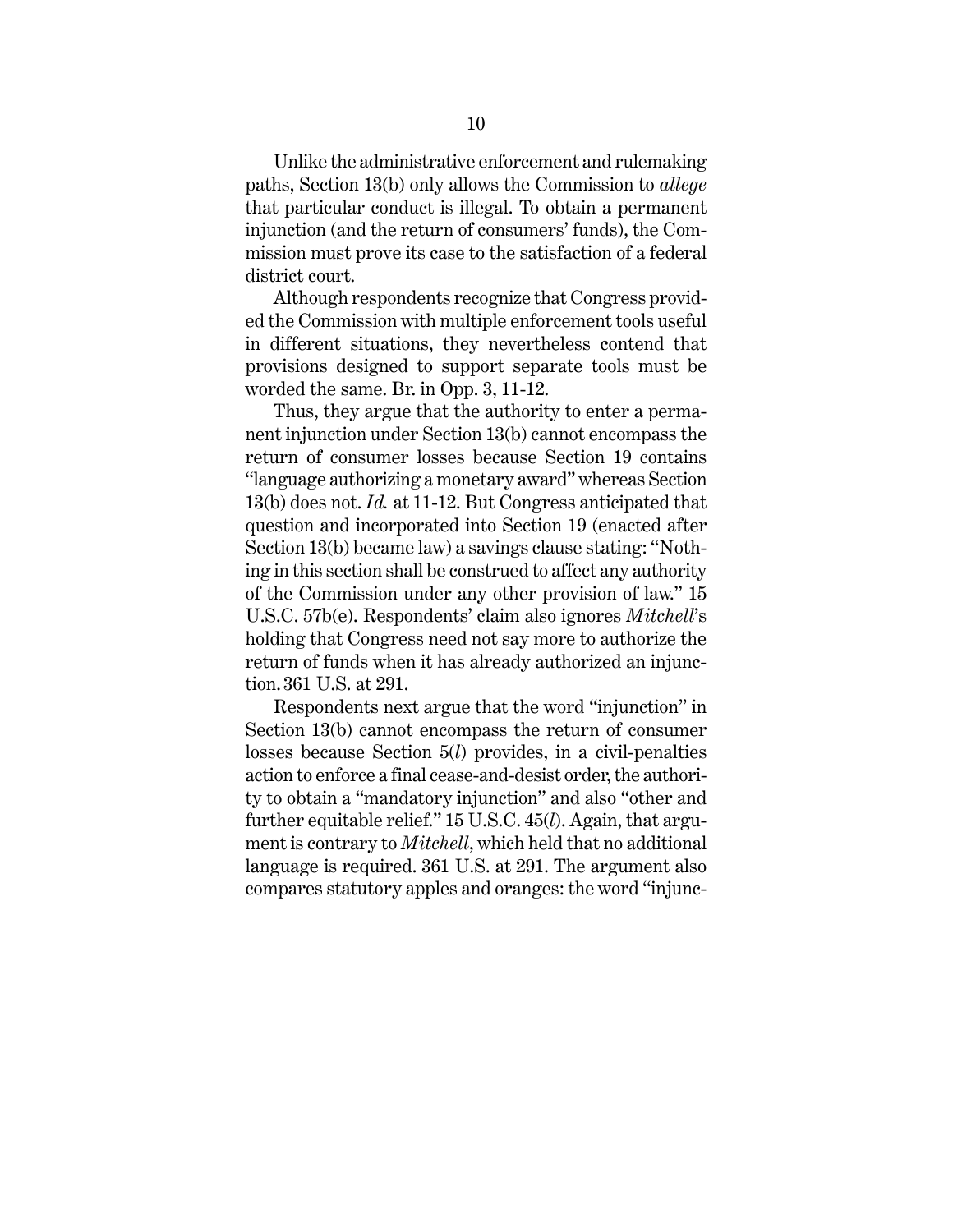tion" in Section 5(*l*) is not used in the same way as in Section 13(b). An action under Section 5(*l*) primarily involves the payment of civil penalties for violation of a final ceaseand-desist order. 15 U.S.C. 45(*l*). It also allows for a "mandatory injunction"; that is, an order that requires a positive act, or other relief the district court finds appropriate to enforce a Commission order. That language is not comparable to Section 13(b), where a "permanent injunction" is the primary authorized relief.

Respondents next complain that the Commission's reading of Section 13(b) allows an order requiring the return of consumer losses without providing notice that particular conduct is illegal through a Commission rulemaking or cease-and-desist order. Br. in Opp. 12-13. But Congress balanced the Commission's authority to declare conduct illegal with the courts' authority to craft remedies. In a Commission rulemaking or administrative enforcement action, the Commission itself declares conduct illegal. Under Section 13(b), by contrast, the Commission must convince a court with "proper proof" that the defendant's conduct is unlawful. 15 U.S.C. 53(b). Defendants are free to argue (and often do) that the conduct alleged does not fit within an established prohibition or that the established restrictions provide constitutionally inadequate notice.

Lastly, respondents claim that *Porter* and *Mitchell* cannot be used "to categorically recognize all ancillary forms of equitable relief without a close analysis of statutory text and structure." Br. in Opp. 13-14 (quoting Pet. App. 33a). But it is the court of appeals' analysis that ignores the traditional understanding of the term "injunction," nullifies Section 19's savings clause, and upsets the balance of decisionmaking authority inherent in the structure of the FTC Act. There is no reason why Congress would have wanted